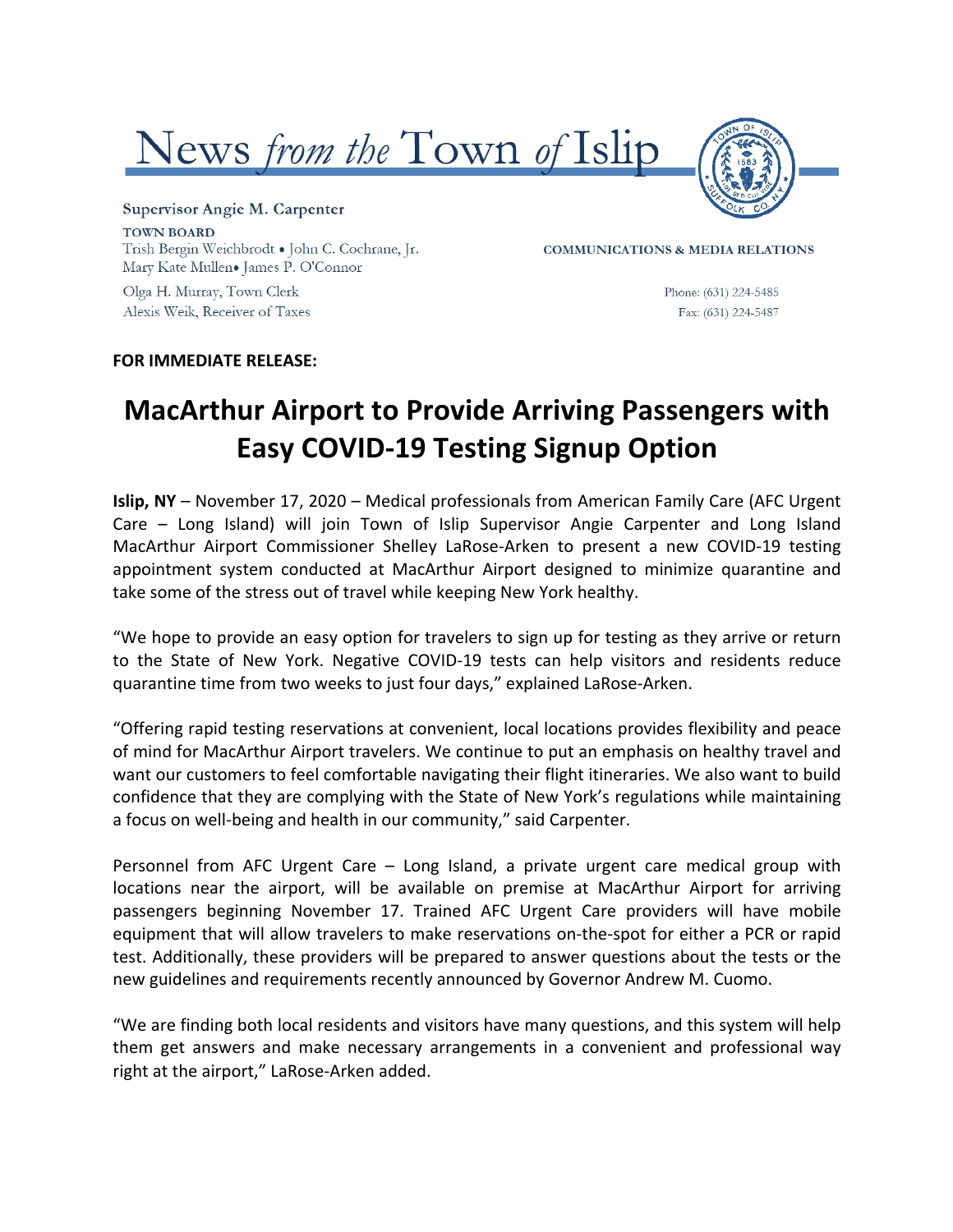"AFC Urgent Care has centers in East Meadow in Nassau County, and Farmingdale, West Islip and Lake Ronkonkoma in Suffolk County. For residents who live in New York and have insurance, the cost of the PCR test is 100 percent covered. Depending on insurance, there could be an additional fee for a rapid test.

"Our centers are open with extended hours and on weekends to best serve the health needs of Long Islanders and anyone visiting New York," said Dr. Daniel La. "Travelers can make reservations in advance to get tested before they leave on a flight, and also when they return," La added.

Rapid testing can produce results in as little as 15 minutes. The PCR test is slightly more accurate and may take three to five days for results. The New York Traveler Health Form states that a COVID-19 test must be taken 72 hours prior to arriving in New York State. The New York Department of Health reserves the right to request a copy of the test result. Any traveler arriving in New York must quarantine for 14 days or take a COVID-19 test on day four after arrival and quarantine until that second test is negative. Travelers from border states (NJ, CT, PA, MA, VT) are not required to quarantine or test.

# **About American Family Care (AFC) Urgent Care:**

Founded by an emergency room physician seeking a more efficient, affordable and personable system for urgent care patients, AFC Urgent Care walk-in medical centers are sweeping the country as the nation's largest urgent care franchise. AFC Urgent Care provides state-of-the-art treatment for acute illness, trauma (including minor surgical procedures), and has on-site laboratory and digital x-ray services. Pre-employment physicals, drug screenings, and treatment of work related injuries are also available to local employers. American Family Care is headed by Dr. Benjamin Barlow, Chief Medical Officer, a former Senior White House Medical Director. There are more than 200 AFC Urgent Care locations across 26 states, treating nearly three million patients a year. American Family Care stands as one of the most widely known and admired brands in healthcare and anticipates having more than 500 clinics nationwide within five years.

#### **AFC Urgent Care – Long Island locations:**

# **AFC Urgent Care West Islip**

125 Sunrise Highway, West Islip, NY 11795 (631) 400-3430, www.afcurgentcare.com/west-islip Hours: (Weekdays)  $8:00$  a.m.  $-8:00$  p.m., (Weekends)  $8:00$  a.m.  $-5:00$  p.m.

# **AFC Urgent Care Lake Ronkonkoma (Covid-19 Test Site only)**

290 Portion Road, Lake Ronkonkoma, NY 11779 (631) 560-6306 Hours: (Weekdays) 10:00 a.m. - 6:00 p.m., (Weekends) 8:00 a.m. - 4:00 p.m.